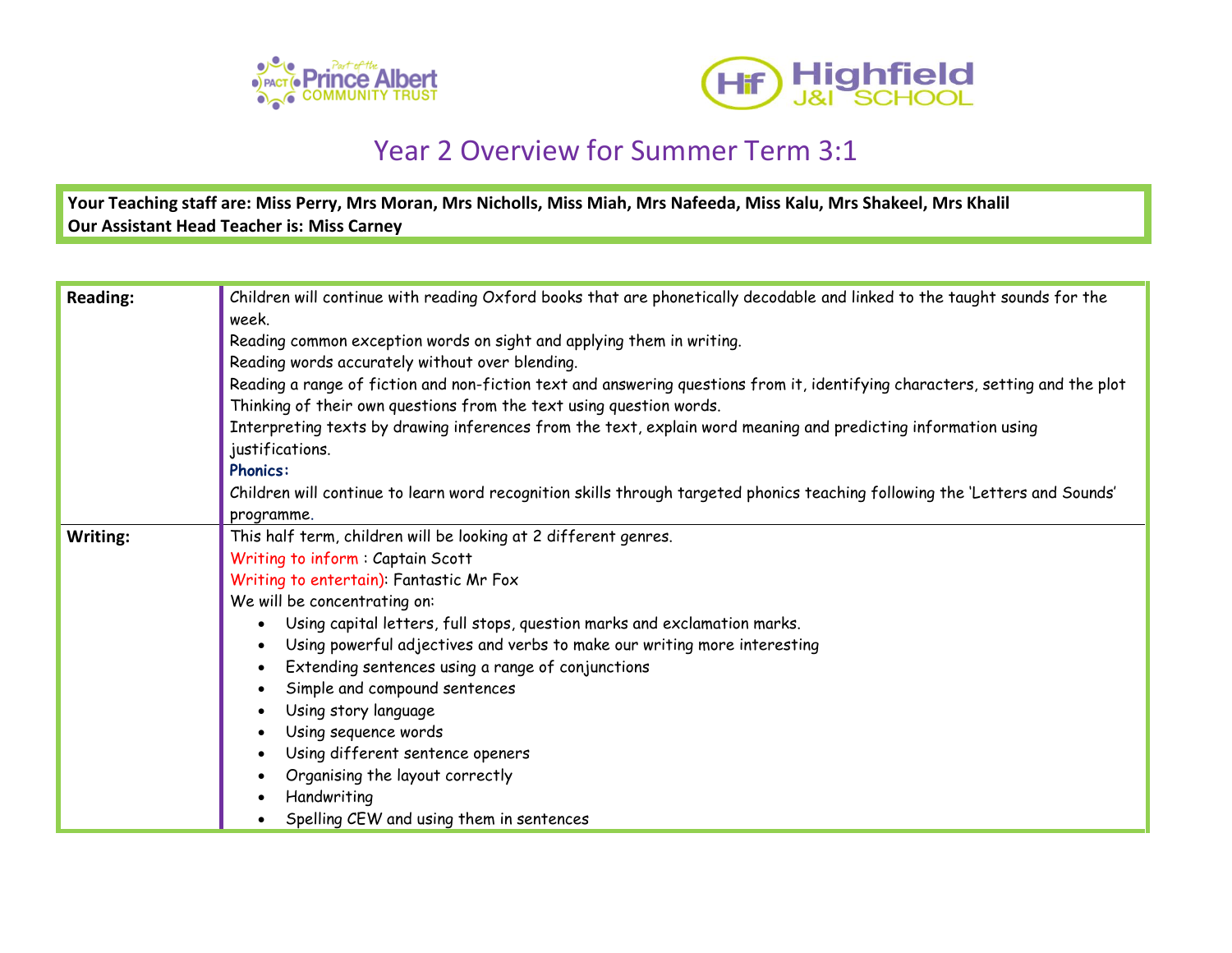



| Maths:            | We will introduce:<br>Position and Direction<br>Time<br>Consolidation: Place value, addition and subtraction<br>We will continue to look at:<br>Counting backwards and forwards in 2s, 5s and 10s<br>$\bullet$<br>$10x, 2x$ and $5x$ tables<br>The four operations -pictorial and abstract<br>All work will involve problem solving |
|-------------------|-------------------------------------------------------------------------------------------------------------------------------------------------------------------------------------------------------------------------------------------------------------------------------------------------------------------------------------|
| Science:          | This half term we will continue to learn about living things and their habitats. We identify and name a variety of animals and<br>plants in their habitats, including micro-habitats, describe how animals obtain their food from plants and other animals and<br>identify food chains.                                             |
| RE:               | In RE we will focus on the dispositions 'Being Silent and Attentive to, and Cultivating a Sense for the Sacred and<br>Transcendent' and 'Being Reflective and Self Critical'. We will look at this using different religions.                                                                                                       |
| Non-Core:         | Topic: Local Area<br>Learning through: Geography and DT<br>This half term we will focus on our local area and surrounding area. We will also learn about printing and have the opportunity<br>to create and print our own designs.                                                                                                  |
| <b>PSHE:</b>      | What helps us to grow and stay healthy? We will focus on what makes us healthy, the impact of too much sugar and<br>the benefits of physical activity.                                                                                                                                                                              |
| PE:               | We will continue to have P.E every Monday and Wednesday morning. We will develop our listening and co-operation skills<br>through our 'team-building' activities. We will also begin to learn about athletics where the children will develop skills that<br>are required in athletics such as running, jumping etc.                |
| <b>Computing:</b> | Our topic for this half term is 'We are researchers' where the children will research about a topic and create a<br>presentation.                                                                                                                                                                                                   |
| Homework:         | A reading book and homework will be given out weekly (Friday). The homework will have a range of questions linked to<br>Maths, Writing and Reading. Please ensure Reading books and homework is returned by Monday.                                                                                                                 |